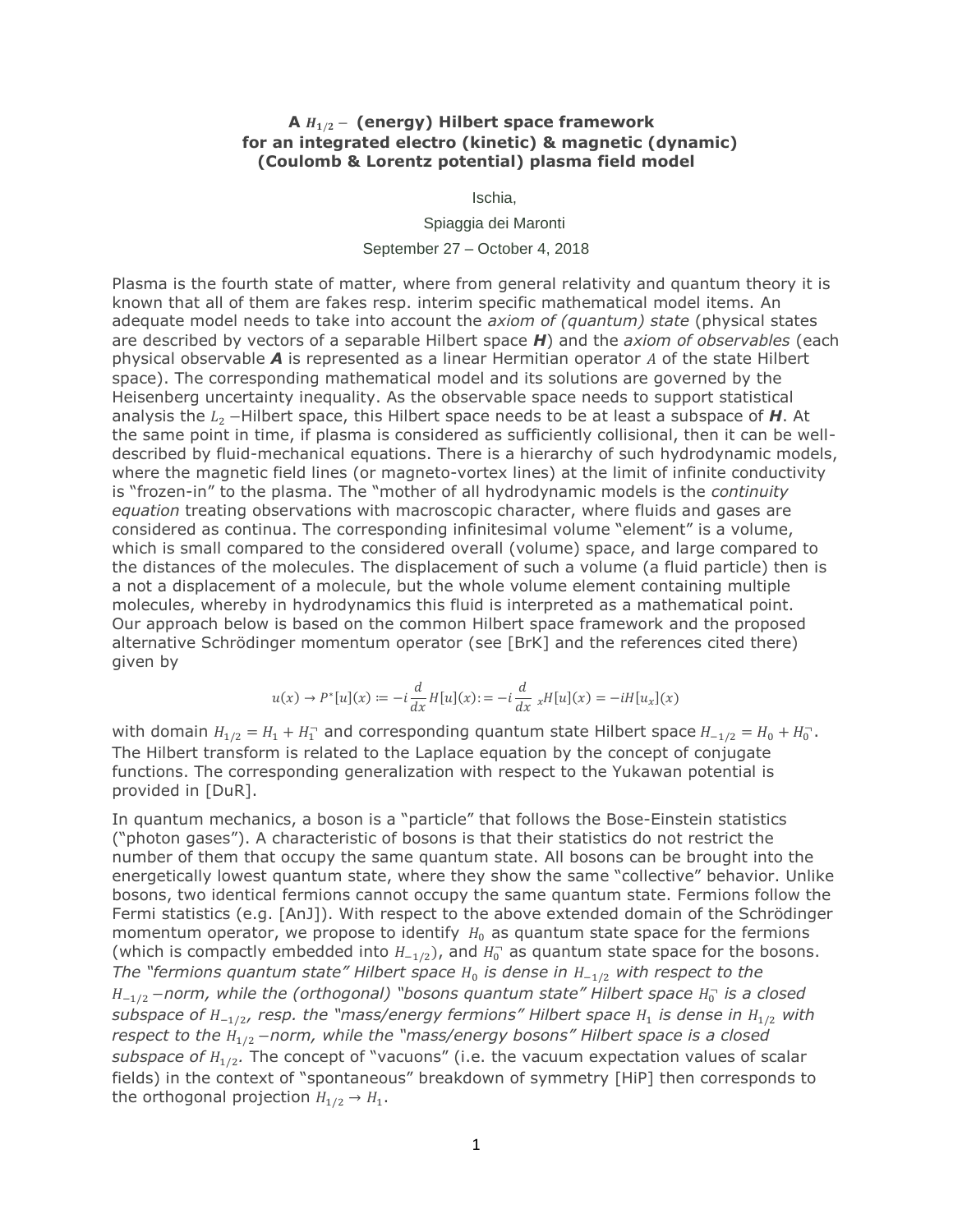In ([BrK]) a distributional variational Hilbert space framework for Landau type equations is provided being enriched by an additional norm with an "exponential decay" behavior in the form  $(t > 0)$  (in line with the statistics above) given by

$$
(x,y)_{\alpha.(t)} = \sum_k \sigma_k^{\alpha} e^{-\sqrt{\sigma_k}t} (x,\varphi_k)(y,\varphi_k) \quad , \quad ||x||_{\alpha.(t)}^2 := (x,x)_{\alpha.(t)}.
$$

It is based on appropriately defined eigen-pair solutions of a problem adequate linear operator A with the properties (1) A selfadjoint, positive definite, (2)  $A^{-1}$  compact.

An element  $x = x_0 + x_0^- \in H_{-1/2} = H_0 + H_0^-$  with  $||x_0||_0 = 1$  is governed by the norm of its (observation) subspace H<sub>0</sub> in combination with the norm  $\|f(x)\|_{(t)}^2 := (x, x)_{(t)}$  in the form

$$
||x||_{-1/2}^2 \le \theta ||x||_0^2 + \sum_{k=1}^{\infty} e^{1-\sqrt{\sigma_k} \theta} x_k^2 \quad \text{with} \quad \theta := ||x_0||_{-1/2}^2 \ ,
$$

which is a special case of the general inequality ( $\alpha > 0$  be fixed)

$$
||x||_{-\alpha}^2 \le \delta^{2\alpha} ||x||_0^2 + e^{t/\delta} ||x||_{(t)}^2.
$$

Plasma is an ionized gas consisting of approximately equal numbers of positively charged ions and negatively charged electrons. One of the key differentiator to neutral gas is the fact that its electrically charged particles are strongly influenced by electric and magnetic fields, while neutral gas is not. The continuity equation of ideal magneto-hydrodynamics is given by  $(\text{[DeR]} (4.1))$ 

$$
\frac{\partial}{\partial t}\rho+\nabla\cdot(\rho\textit{\textbf{v}})=0
$$

with  $\rho = \rho(x,t)$  denoting the mass density of the fluid and v denoting the bulk velocity of the macroscopic motion of the fluid. The corresponding microscopic kinetic description of plasma fluids leads to a continuity equation of a system of (plasma) "particles" in a phase space  $(x, v)$  (where  $\rho(x, t)$  is replaced by a function  $f(x, v, t)$ ) given by ([DeR] (5.1))

$$
\frac{\partial}{\partial t}f + v \cdot \nabla_x f + \frac{dv}{dt} \cdot \nabla_v f + f \frac{\partial}{\partial v} \cdot \frac{dv}{dt} = 0.
$$

In case of a Lorentz force the last term is zero, leading to the so-called collisions-less (kinetic) Vlasov equation ([ShF] (28.1.2)).

In fluid description of plasmas (MHD) one does not consider velocity distributions (e.g. [GuR]). It is about number density, flow velocity and pressure. This is about moment or fluid equations (as NSE and Boltzmann/Landau equations). In [EyG] it is proven that smooth solutions of non-ideal (viscous and resistive) incompressible magnetohydrodynamic (plasma fluid) equations satisfy a stochastic (conservation) law of flux. It is shown that the magnetic flux through the fixed surface is equal to the average of the magnetic fluxes through the ensemble of surfaces at earlier times for any (unit or general) value of the magnetic Prandtl number. For divergence-free  $\vec{z} = (\vec{u}, \vec{B}) \in$  $C([t_0, t_f], C^{k,\alpha})$ , ( $\vec{u}(0), \vec{B}(0)) \in C^{k,\alpha}$  the key inequalities are given by

- unit magnetic Prandtl number:

$$
e^{-2\gamma(t_f-t_0)}\|\vec{z}(t_f)\|_2^2 + 2\int_{t_0}^{t_f}e^{-2\gamma(t-t_0)}[\varepsilon\|\vec{z}(t)\|_2^2 + \mu\|\nabla\vec{z}(t)\|_2^2]dt \le \|\vec{z}(0)\|_2^2
$$

- general magnetic Prandtl number  $(\rightarrow$  stochastic Lundquist formula):

$$
e^{-2\gamma(t_f-t_0)}\left\|\vec{B}(t_f)\right\|_2^2 + 2\int_{t_0}^{t_f}e^{-2\gamma(t-t_0)}\left[\varepsilon\left\|\vec{B}(t)\right\|_2^2 + \mu\left\|\nabla\vec{B}(t)\right\|_2^2\right]dt \le \left\|\vec{B}(0)\right\|_2^2.
$$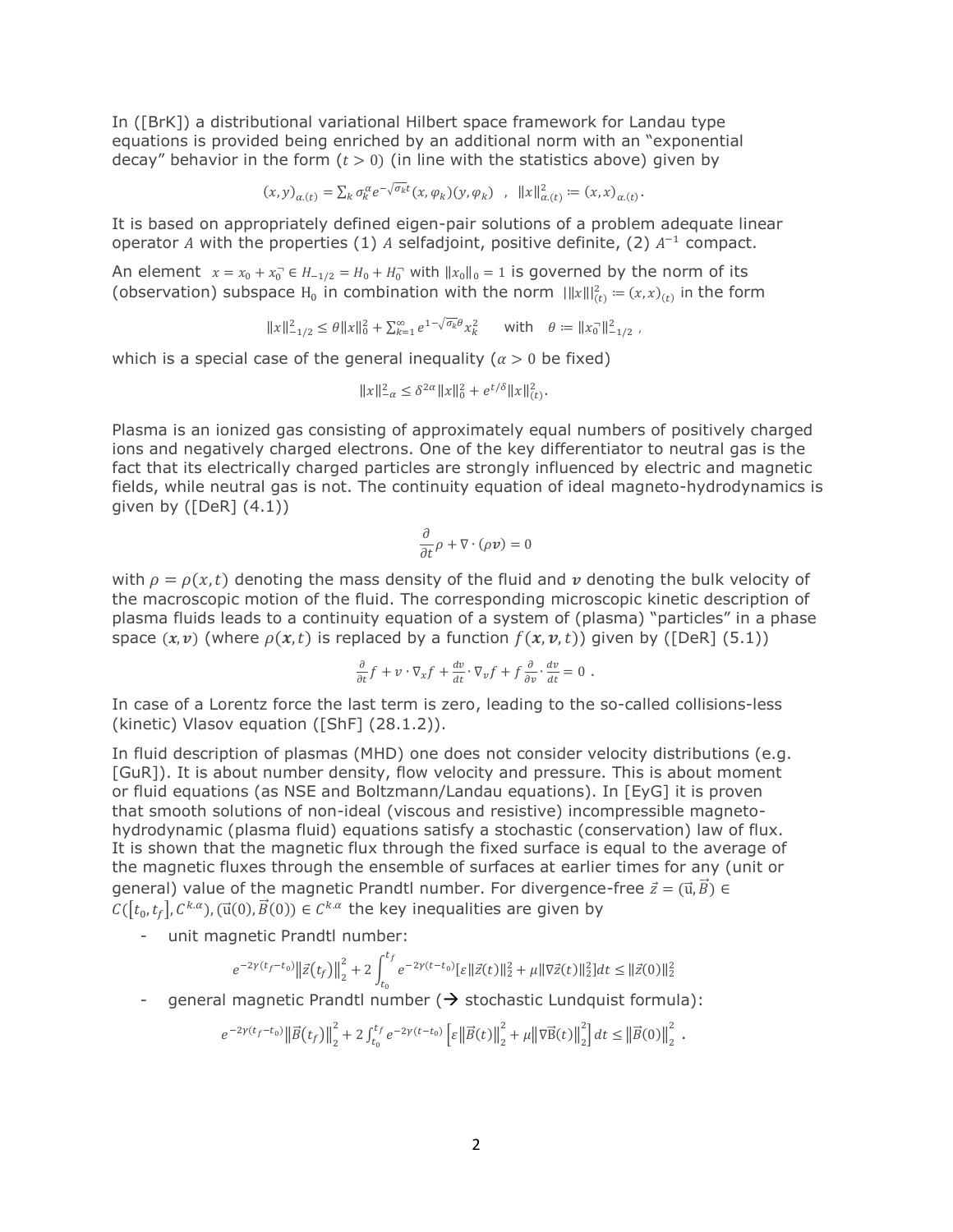The corresponding situation of the fluid flux of an incompressible viscous fluid leads to the Navier-Stokes equations. They are derived from continuum theory of non-polar fluids with three kinds of balance laws: (1) conservation of mass, (2) balance of linear momentum, (3) balance of angular momentum ([GaG]). Usually the momentum balance conditions are expressed on problem adequate "force" formula derived from the Newton formula =  $m \cdot \frac{dv}{dt}$  $\frac{dv}{dt}$ . For getting any well-posed (evolution equation) system is it necessary to define its corresponding initial-boundary value conditions.

The NSE are derived from the (Cauchy) stress tensor (resp. the shear viscosity tensor) leading to liquid pressure force  $\frac{\partial p}{\partial x}$  $\frac{\partial p}{\partial x_i} = -\frac{\partial T_{ji}}{\partial x_j}$  $\frac{\partial H_{ji}}{\partial x_j}$ + $\mu$ ∆ $v_i$ . In electrodynamics & kinetic plasma physics the linear resp. the angular momentum laws are linked to the electrostatic (mass "particles", collision, static, quantum mechanics, displacement related; "fermions") Coulomb potential resp. to the magnetic (mass-less "particles", collision-less, dynamic, quantum dynamics, rotation related; "bosons") Lorentz potential.

In [PlJ] a mathematical mass element concept is considered, which replaces the mathematical "mass" object  $x$  (real number) by a "differential" object  $dx$ . It leads to alternative unit outer normal derivative definition enabling a Newton potential, where a density function is replaced by its differential. This goes along with Plemelj's definition of a double layer potential. From a mathematical point in view this means that a Lebesgue integral is replaced by a Stieltjes integral. This goes along with Plemelj's double layer potential definition. From a physical interpretation perspective it means that Newton's "long distance test particle" defining a potential function is influenced by the enclosed mass elements and no longer by their corresponding density function, only.

When one wants to treat the time-harmonic Maxwell equations with variational methods, one has to face the problem that the natural bilinear form is not coercive on the whole Sobolev space  $H_1$  ([KiA]). On can, however, make it coercive by adding a certain bilinear form on the boundary of the domain (vanishing on a subspace of  $H_1$ ), which causes a change in the natural boundary conditions ([CoM]).

The mathematical tool to distinguish between unperturbed cold and hot plasma is about the Debye length and Debye sphere ([DeR]). The corresponding interaction (Coulomb) potential of the non-linear Landau damping model is based on the (Poisson) potential equation with corresponding boundary conditions. A combined electro-magnetic plasma field model needs to enable "interaction" of cold and hot plasma "particles", which indicates Neumann problem boundary conditions. The corresponding double layer (hyper-singular integral) potential operator of the Neumann problem is the Prandtl operator  $\overline{P}$ , fulfilling the following properties ([LiI] Theorems 4.2.1, 4.2.2, 4.3.2):

- i) the Prandtl operator  $\overline{P}$ : H<sub>r</sub> →  $\widehat{H}_{r-1}$  is bounded for  $0 \le r \le 1$
- ii) the Prandtl operator  $\overline{P}$ : H<sub>r</sub> →  $\widehat{H}_{r-1}$  is Noetherian for  $0 < r < 1$
- iii) for  $1/2 \le r < 1$ , the exterior Neumann problem admits one and only one generalized solution.

Therefore, the Prandtl operator enables a combined (conservation of mass & (linear & angular) momentum balances) integral equations system, where the two momentum balances systems are modelled by corresponding momentum operator equations with corresponding domains according to  $H_{1/2} = H_1 \times H_1$ . For a correspondingly considered variational representation (e.g. for the (Neumann) potential equation or the corresponding Stokes equation) it requires a less regular Hilbert space framework than in standard theory. Basically, domain  $H_1$  of the standard (Dirichlet integral based) "energy" (semi) inner product  $a(u, v) = (\nabla u, \nabla v)$  is extended to  $H_{1/2}$  with a corresponding alternative (semi) inner product in the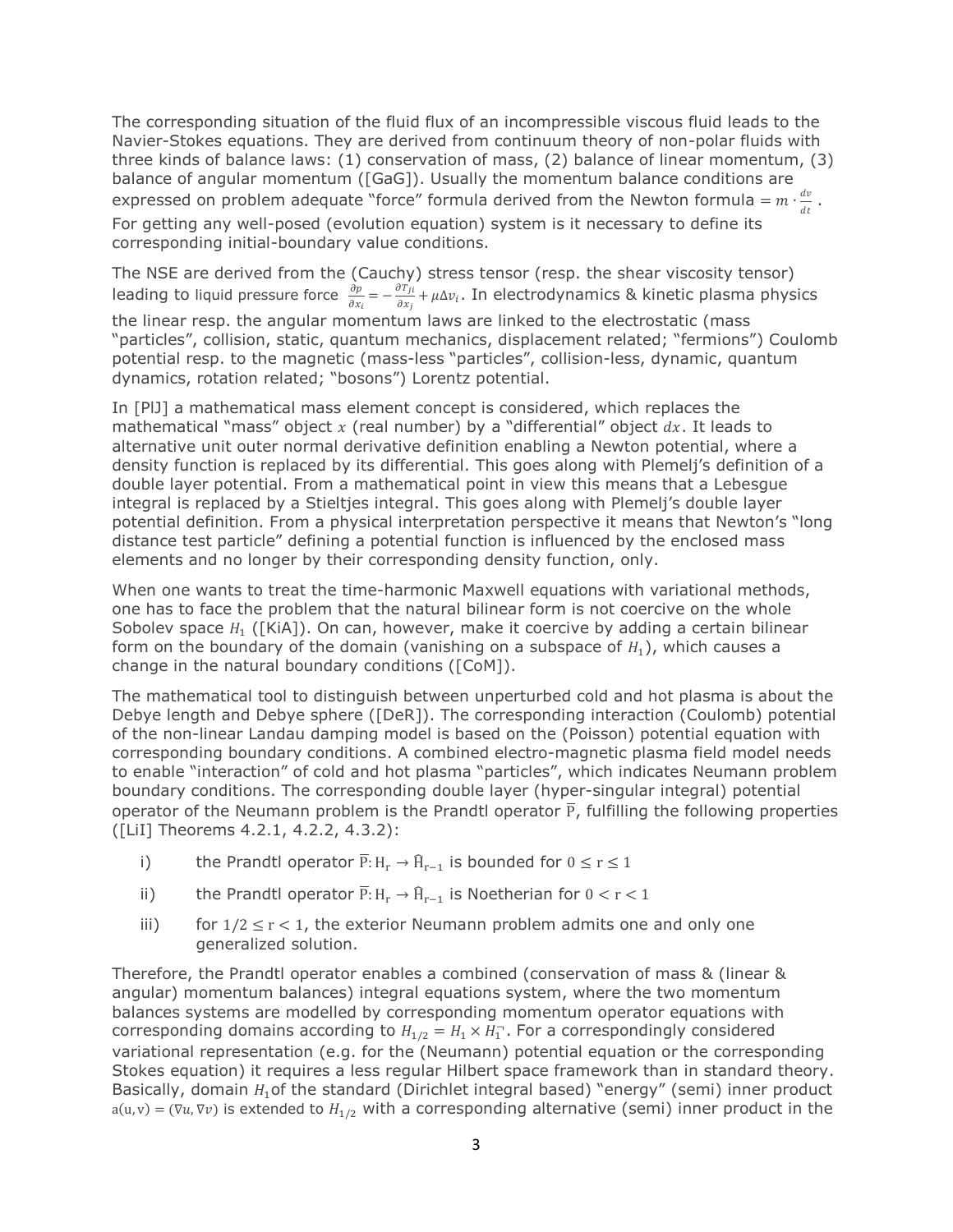form  $a(u, v) = (\nabla u, \nabla v)_{-1/2} = (u, v)_{1/2}$ . It enables e.g. the method of Noble ([VeW] 6.2.4), [ArA] 4.2), which is about two properly defined operator equations, to analyze (nonlinear) complementary extremal problems. The Noble method leads to a "Hamiltonian" function W(∙,∙) which combines the pair of underlying operator equations (based on the "Gateaux derivative" concept)

$$
Tu=\frac{\partial W(\dot u,u)}{\partial \dot u}\ ,\ \ T^*\dot u=\frac{\partial W(\dot u,u)}{\partial u}\quad u\in E=H_{1/2}\ \ ,\ \dot u\in \dot E=H_{-1/2}\, .
$$

The proposed (Hilbert space based) model provides a truly infinitesimal geometry. Variational integrators were originally developed for geometric time integration, particularly to simulate dynamical systems in Lagrange mechanics. In [StA] the concept of (electromagnetic) "variational integrators for the Maxwell equations with sources", including free sources of charge and current in non-dissipative media, is provided in the framework of differential form. For the correspondence of the inner products of the distributional Hilbert spaces  $H_{-1/2}$ ,  $H_{-1}$  in the context of a proper ground state energy model we refer to the references cited in [BrK].

The alternative Hilbert space framework can also be applied for correspondingly modified Maxwell equations, which govern the electromagnetic field for given distributions of the electric charges and currents. The laws how those charges and currents behave are unknown. What's known, is, that electricity exists within the elementary particles (electron, positron), but the appropriate mathematical model, which is consistent with the Maxwell equations and the related Einstein field equations, is still missing. Only the energy tensor of electromagnetic fields *outside* of elementary particles is known. Modelling the elementary particles as singularities should be considered as interim "solution", only, as well as applying hydrodynamic equations (the classical mechanics approach) to describe "matter" by terms like the density of the ponderable substance (and the corresponding "Ruhemasse") and hydrodynamic pressure forces (area forces). The alternative Hilbert space framework preserves the electrostatics and magnetostatics equations ([ArA] 3.6, 3.7), while replacing Maxwell's electromagnetic "mass density / flux/flow" density concept (enabled by the Maxwell displacement current (density) concept to extend the Ampere law to the Ampere-Maxwell law) by Plemelj's "mass element / flux/flow strength" concept ([PlJ] §8). The latter one is enabled by Plemelj's alternative normal derivative concept ([PlJ] §5: space dimension n=2 & logarithmic potential), where  $du/dn$  is replaced by  $\bar{u}(\sigma) = -\int_{\sigma}^{\sigma} \frac{du}{dx}$  $\int_{\sigma_0}^{\sigma}\frac{du}{dn}ds$  ( $\bar u(\sigma)$  denotes the conjugate potential to  $u$ ). The latter one might be well defined, while the standard normal derivative might not be defined. We emphasis that  $\bar{u}(\sigma)$  is defined with purely boundary values, i.e. it requires no information about the interior or exterior domain of a related vector field. For the generalization of the Cauchy-Riemann equations to space dimension n=3 and related translation or rotation groups we refer to [StE2]. The corresponding physical interpretations are about "source density" or "invertebrate density/rotation" with its related mathematical formulas  $rot(u) = rot(\pm grad\varphi) = 0$  or  $div(rot(u)) = 0$  (which are the 3-space interpretations of the Poincare lemma  $d(d\omega) = 0$ . With respect to the below we also mention that the replacement of the displacement current concept avoids to "calibration (Eichung)" need to ensure well-posed PDE systems. As Plemelj's flow strength definition requires only information from the boundary/surface it can be applied to both, the Gaussian law (based on normal directions to the surface) and the Stokes law (based on tangential directions to the surface). This enables a new "double layer potential*s*" concept with two different potentials on each side of the double layer of the boundary/surface. The corresponding electrostatic and magnetostatic systems are linked by common flow strength values at each point of the surface.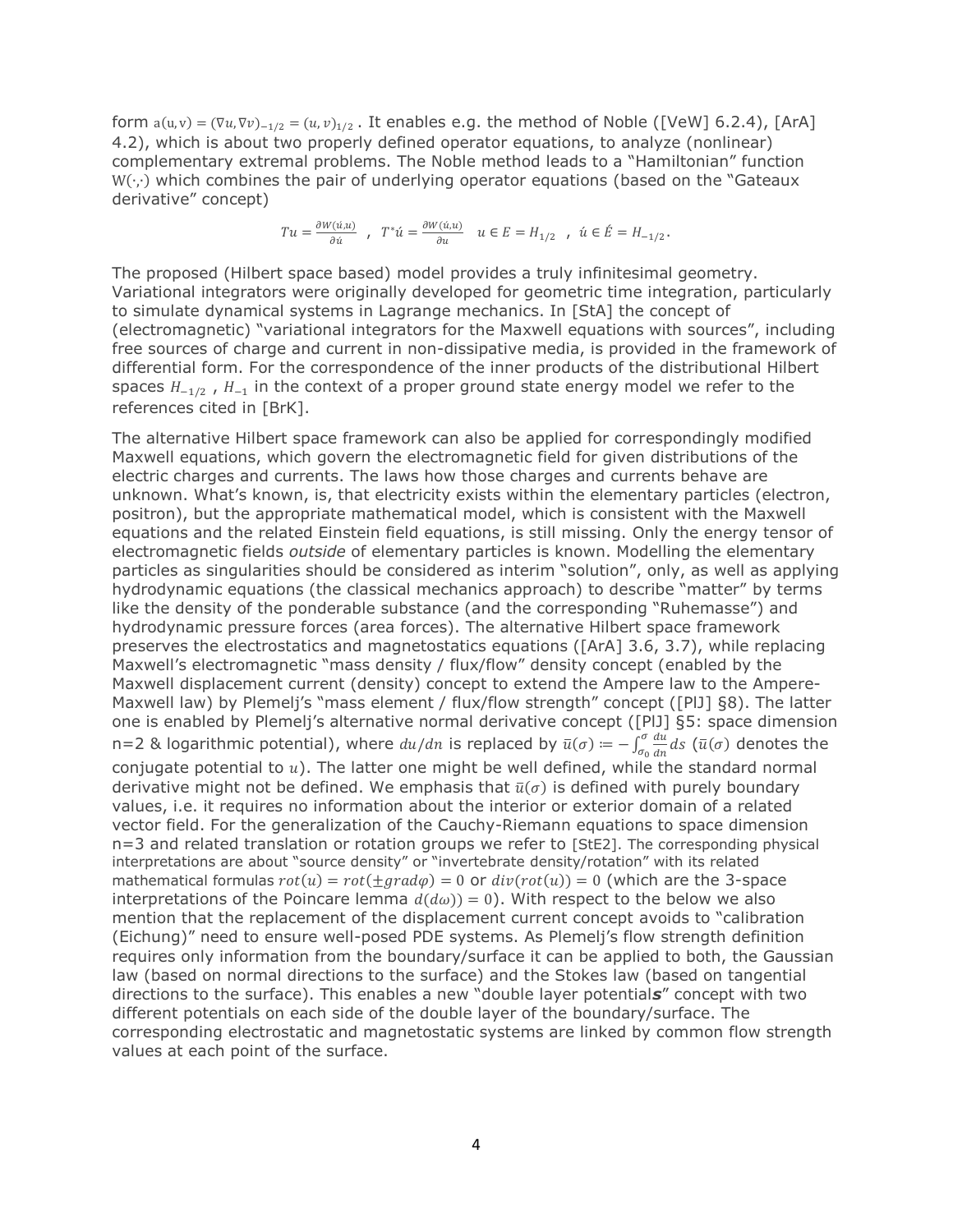In [CoM] a coercive bilinear form of the Maxwell equations in combination with appropriate boundary conditions is provided. The underlying "energy" inner product is based on the standard (energy) Hilbert space  $H_1xH_1$ . We propose the extended domain  $H_{1/2}xH_{1/2}$  in combination with a "boundary bilinear form" (based on the Prandtl operator $T$  above with  $r = 1/2$ ) in the form

$$
a(u, v) := (divu, divv)_{-1/2} + \langle \overline{P}u, \overline{P}v \rangle_{-1/2} + (curlu, curlv)_{-1/2} \quad \forall u, v \in H_{1/2}^{\circ}
$$

In [BrK] the Leray-Hopf (Helmholtz-Weyl) operator  $P:H_\beta\to H_\beta^\sigma$  is considered (whereby  $H_\beta^\sigma$ denotes the divergence-free (solenoidal)  $H_R$ ). It is linked to the tensor product of the Riesz operators  $Q = RxR$  (which is selfadjoint and a projection operator, i.e.  $Q = Q^2$ ) and the curl operator by the following identities ([LeN]):  $P + Q = Id$ ,  $curl = curl^*$ ,  $curl^2 = -\Delta P$ ,  $[P, curl] = 0, Pcurl = curl P = curl$ , and P is also a projection operator (i.e.  $P = P^2$ ), if  $divu = 0$ .

The physical interpretation is as follows: The "energy" space  $H_{1/2}^{\circ} = H_1 \times H_1^{\circ}$  is built on the "charged electrical particles" Hilbert space  $H_1$  and its related distributions (which is dense in  ${\rm H}_{1/2}$  with respect to the  ${\rm H}_{1/2}^{\circ}$  – norm), and the "orthogonal" Hilbert space  ${\rm H}_1^{\circ}$  generating those "charged electrical particles" (which is a closed subspace of  $\rm{H}_{1/2}$ ). The Hilbert space  $\rm{H}_{1}^{-}$ "acts" on the "particles" in  $H_1$  (governed by the Prandtl operator), but also "binary collisions" in  $H_1$  acts on  $H_1^-$ , giving "back" energy into the Hilbert space  $H_1^-$ , w/o affecting corresponding (statistical) distribution function in  $H_1$ . Without additional energy from "outside" the "system" the probability, that two "particles" collide, is zero.

The modified Maxwell equations are proposed as non-standard model of elementary particles (NMEP). Electromagnetic waves propagation in vacuum can be described by the source-free Maxwell equations w/o specifying anything about charges or currents that might have produced them. It provides an alternative model for spontaneous symmetry breakdown with massless bosons ([HiP]). In [WeP], [WeP1], self-adjoint extensions and spectral properties of the Laplace operator with respect to electric and magnetic boundary conditions are provided.

The ("Pythagoras") split of the newly proposed energy norm  $||x||_{1/2}^2 = ||x_0||_{H_0}^2 + ||x_0||_{H_0}^2$  goes along with two corresponding groups of transformations, the group of translations and the group of rotations. The corresponding theory of generalized Cauchy-Riemann equations are given in [StE1] III, 4.2, and [StE2]. There are basically two characterizations of all possible generalizations of the Cauchy-Riemann equations: (1) the existence of a harmonic function *H* on  $R^{n+1}_+$  so that  $u_j = \frac{\partial}{\partial x_j}$  $\frac{\partial}{\partial x_i}H$ ,  $j=0,1,2,...n$ ; (2) rotation group theory based, building on the (complex unitary) vector space of symmetric tensors of  $2x^2$  matrices. The latter one includes the "electron equation of Dirac" in the case w/o external forces, with zero mass, and independent of time ([StE2]).

The same (extended Maxwell equations, combined transformation group for kinetic and potential energy interaction) concept as above can be applied to the Einstein field equations. In this context we note that the gravity "force" is an only attractive one. At the same point in time the magnetic field of the earth is the result of the gravity "force". The electromagnetic waves propagation in vacuum of the Maxwell equations corresponds to the Weyl (curvature) tensor, while the Ricci flow equation governs the evolution of a given metric to an Einstein metric ([AnM]). The Einstein vacuum field equations allow wave solutions describing a propagating gravitation field in a geometrical Minkowski space. The wave front of this gravitation field, which is the boundary of the curved and the plane space propagates with light speed.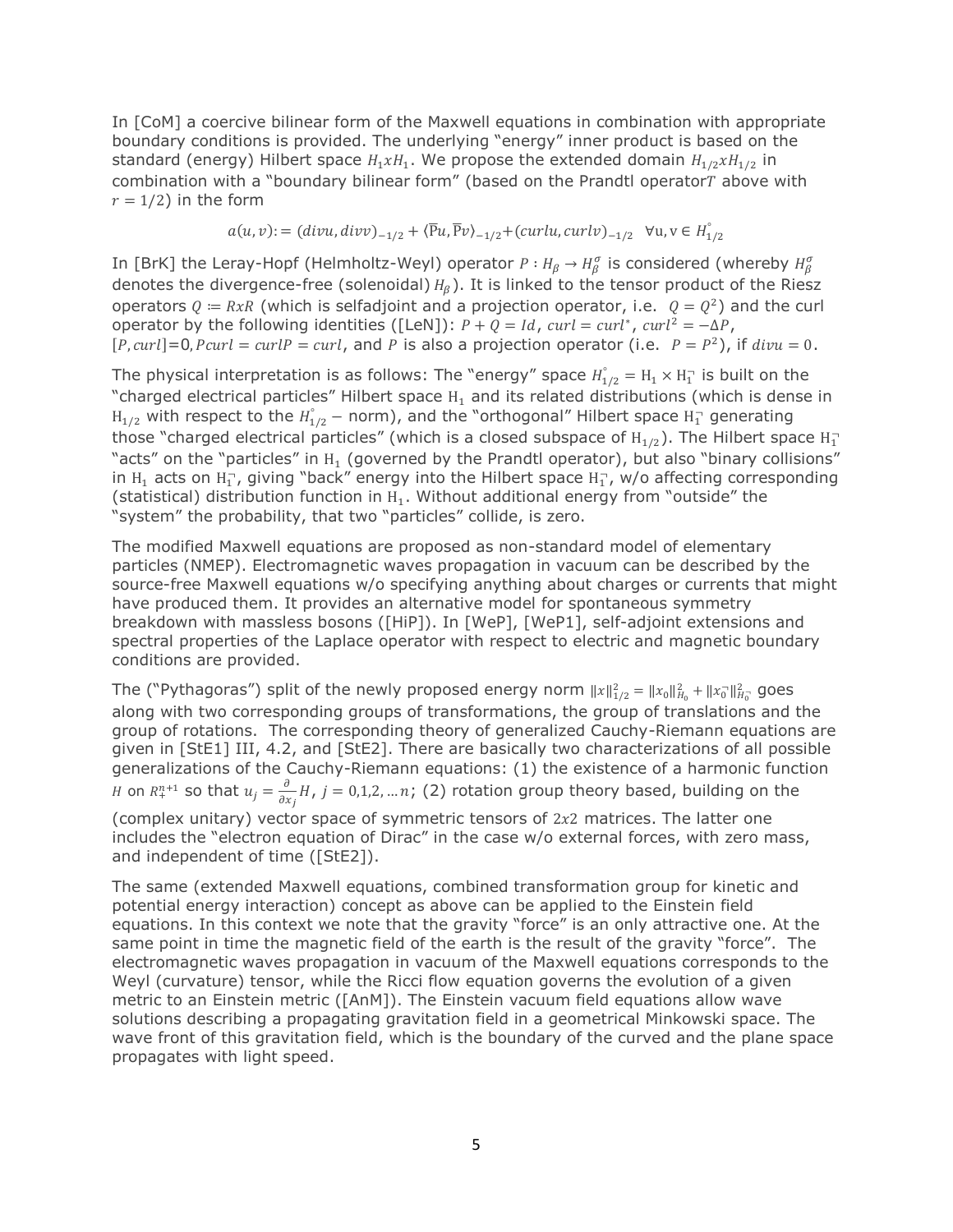The distributional Hilbert space framework above is also proposed as an appropriate framework for Wheeler's geometrodynamics ([WhJ]), which is about the attempt to describe space-time and associated phenomena completely in terms of geometry. It especially would enable a consistent model for "graviton" quanta dynamics regarding gravitation waves in Einstein's vacuum field equations and corresponding "graviton" quanta properties in quantum field theory.

A Hilbert space based variational representation of the Einstein field equations goes along with a geometric structure on a 3-manifold, which is a complete, locally homogeneous Riemannian metric  $q$ .

A geometric 3-manifold (i.e. a 3-manifold admitting a geometric structure) admits eight simply connected geometries with compact quotients  $G/H$ . Those eight geometric structures are rigid in that there are no geometries which interpolate continuously between them. Among them the constant curvature geometries  $H^3$  and  $S^3$  are by far the most important to understand (in terms of characterizing which manifolds are geometric). The stationary points of the volume-normalized Ricci flow are exactly the class of Einstein metrics, i.e. metrics of constant Ricci curvature. Einstein metrics are of constant curvature and so give the geometries  $H^3$ ,  $R^3$  and  $S^3$  geometries. The Ricci flow is a non-linear heat-type equation for  $g_{ij}$  ([AnM]).

The Ricci curvature is a symmetric bilinear form, as it is the metric. In  $[G\ddot{o}K]$  a 4-D space S is provided, where matter everywhere rotates relative to the compass of inertia with the angular velocity with the properties: (1) S is homogeneous, (2) there exists a oneparametric group of transformations of  $S$  into itself which carries each world line of matter into itself, so that any two world lines of matter are equidistant,  $(3)$  S has rotational symmetry, (4) a positive direction of time can consistently be introduced in the whole solution.

With respect to long term stability questions we note, that both, Euler and NS equations, with smooth initial data possess unique solutions which stay smooth forever in case of space dimension n=2. For 3D-NSE the question of global existence of smooth solution vs. finite time blow up is one of the Clay Institute Millennium problems. Having in mind the setting  $y(t) \coloneqq \|v(t)\|^2$  the ODE  $\frac{\partial}{\partial t}y(t) = y^2(t)$ ,  $y(0) = y_0$ , shows the solution  $y(t) = \frac{y_0}{1-t}$ .  $\frac{y_0}{1-t \cdot y_0}$ , which, for some initial data  $y_0 > 0$ , becomes infinite in finite times. An  $H_{-1/2}$  inner product based variational representation of the 3D-NSE enjoys a corresponding (evolution) ODE in the form  $\frac{\partial}{\partial t} y(t) = c_{\|v(t)\|_1} \cdot y^{1/2}(t)$  ([BrK4]).

We note that for an initial value function  $a_0 \in L_\infty(R^n)$  there is an unique local in time solution for the NSE with

 $p = \sum_{i,j=1}^n R_i R_j v_i v_j$ ,  $R_i$  denotes the Riesz operator.

In [GiY] it is shown that in  $R^2$  this solution can be extended globally in time.

In [HeJ] it is shown for existing solutions of the NSE, for which the Dirichlet norm  $a(v, v) =$ ( $\nabla v$ ,  $\nabla v$ ) with domain  $H_1$  of the velocity is continuous as  $t = 0$ , this is not the case for the corresponding normalized  $L_2$ norm of the pressure. At the same point in time, the pressure can be characterized as solution of a Neumann problem by formally operating with "div" on both sides of the NSE ([GaG]). If follows that the prescription of the pressure  $p$  at the bounding walls or at the initial time independently of  $v$ , could be incompatible with the initialboundary data from the NSE system, and, therefore, could render the problem ill-posed. Both cases above supports the proposed extended Dirichlet norm of the Hilbert space  $H_{1/2}$ .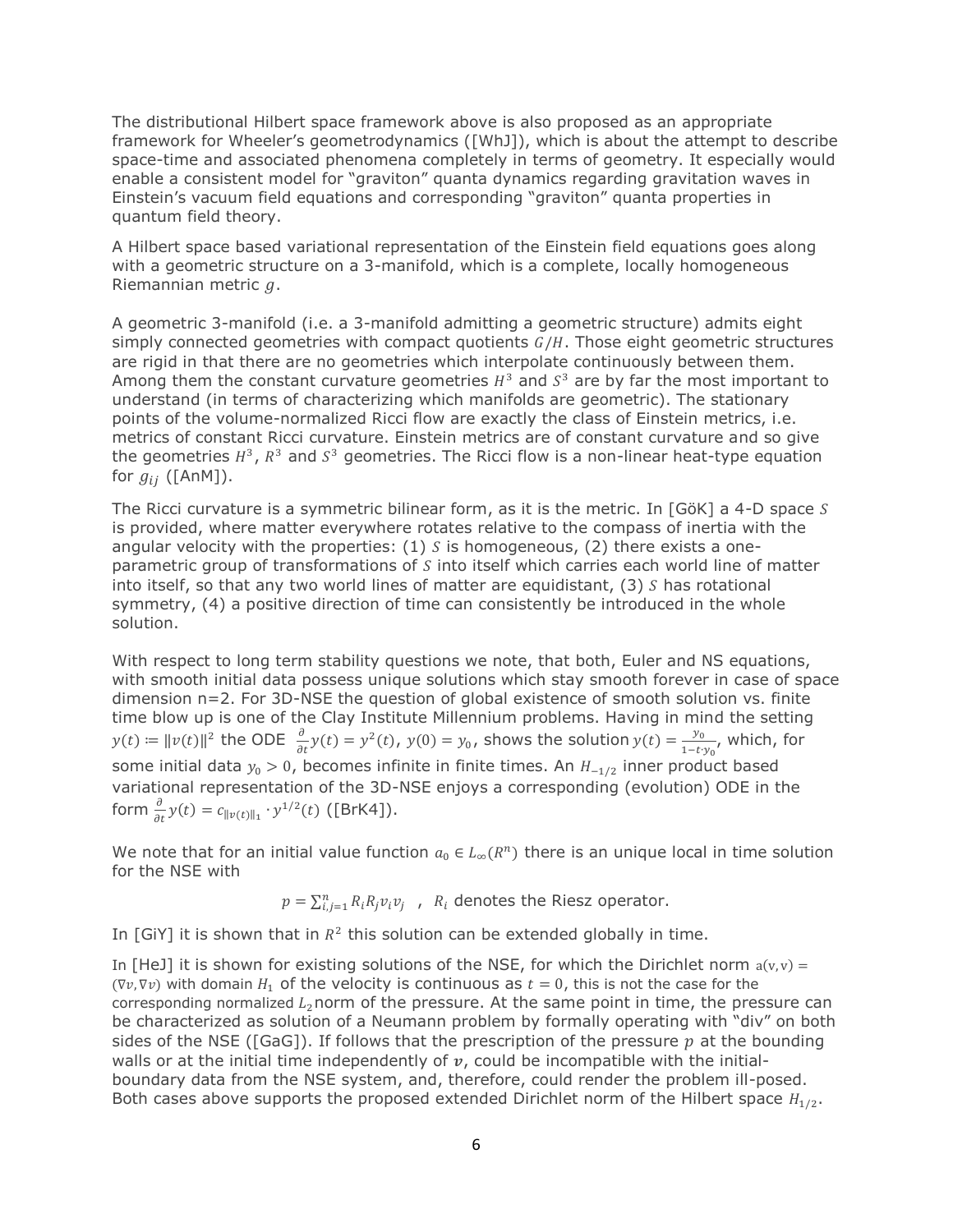Nonlinear evolution equations are also analyzed in a Schauder/Lipschitz function space framework. The space of Lipschitz continuous functions is defined by the norm ([StE] V.4, proposition 6)

$$
||f||_{\alpha} := ||f||_{L_{\infty}} + \sup_{|t|>0} \frac{||f(x+t) - f(x)||_{L_{\infty}}}{|t|^{\alpha}} \quad (0 < \alpha < 1).
$$

*Proposition 6: Every Lipschitz continuous function may be modified on a set of measure zero so that it becomes continuous*.

We note that the spaces  $C^{k,\alpha}$  are compactly embedded on  $C^0$  and there is a general principle bounding the norm in  $C^{k,\alpha}$  of a linear projection operator by means of the norm of in  $C^0$  ([NiJ], [NiJ1]). Hölder- resp. Lipschitz spaces are the adequate ones in treating nonlinear elliptic problems ([NiJ]). Hölder space based Cauchy problem solution(s) of nonlinear evolutions equations are considered in [HöK]. Integral inequalities for the Hilbert transform applied to a nonlocal transport equation are provided in [CoA].

The Gromov compactness theorem (in the context of the study of the deformation and degeneration of general Riemann metrics with merely bounded curvature in place of constant curvature) is based on  $C^{1,\alpha}$  topology ([AnM]).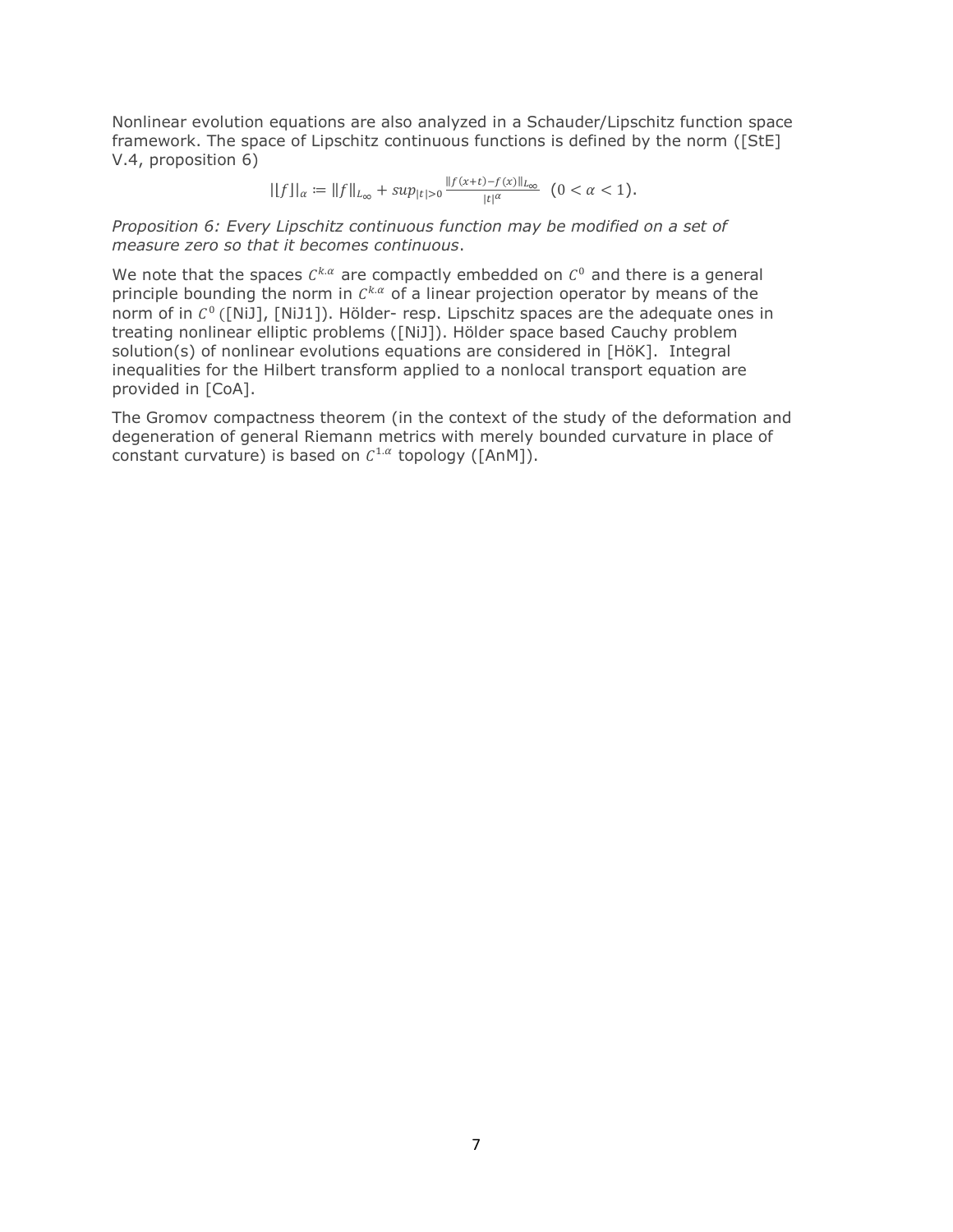## **References**

[AnJ] Annett J. F., Superconductivity, Superfluids and condensates, Oxford University Press, Oxford, 2004

[AnM] Anderson M. T., Geometrization of 3-Manifolds via the Ricci Flow, Notices of the AMS, Vol 51, No 2, 2004, 184-193

[ArA] Arthurs A. M., Complementary Variational Principles, Clarendon Press, Oxford, 1970

[AzA] Aziz A. K., Kellogg R. B., Finite Element Analysis of a Scattering Problem, Math. Comp. Vol. 37, No 156, (1981) 261-272

[CoM] Constabel M., A Coercive Bilinear Form of Maxwell's Equations, J. Math. Anal. And Appl., Vol 157, No 2, p. 527-541, 1991

[DeR] Dendy R. O., Plasma Dynamics, Oxford Science Publications, Oxford, 1990

[DuR] Duffin R. J., Hilbert Transforms in Yukawan Potential Theory, Proc. Nat. Acad. Sci., Vol 69, No 12, pp. 3677-3679, 1972

[EyG] Eyink G. L., Stochastic Line-Motion and Stochastic Conservation Laws for Non-Ideal Hydrodynamic Models. I. Incompressible Fluids and Isotropic Transport Coefficients, arXiv:0812.0153v1, 30 Nov 2008

[GaG] Galdi G. P., The Navier-Stokes-equations: A Mathematical Analysis, [http://www.navier-stokes](http://www.navier-stokes-equations.com/)[equations.com](http://www.navier-stokes-equations.com/)

[GöK] Gödel K., An Example of a New Type of Cosmological Solutions of Einstein's Field Equations of Gravitation, Rev. Modern Physics, Vol 21, No 3, 1949, 447-449

[GuR] Gundersen R. M., Linearized Analysis of One-Dimensional Magnetohydrodynamic Flows, Springer Tracts in Natural Philosophy, Vol 1, Berlin, Göttingen, Heidelberg, New York, 1964

[HeJ] Heywood J. G., Walsh O. D., A counter-example concerning the pressure in the Navier-Stokes Equations, as  $t \to 0^+$ 

[HiP] Higgs P. W., Spontaneous Symmetry Breakdown without Massless Bosons, Physical Review, Vol. 145, No 4, 1966

[HöK] Höllig K., Linear parabolic equations with a singular lower order coefficient, University of Winsconsin – Madison Mathematics Research Center, Technical Summary Report #2453, Nov. 1982

[KiA] Kirsch A., Hettlich F., The Mathematical Theory of Time-Harmonic Maxwell's Equations, Springer, Cham, Heidelberg, New York, Dordrecht, London

[LeN] Lerner N., A Note on the Oseen Kernels, A. Bove et. Al. (eds.), Advances in Phase Space Analysis of Partial Differential Equations, DOI 10.1007/978-0-8161-9\_10, Birkhäuser Verlag, Boston, 2009

[LiI] Lifanov I. K.,Poltavskii L. N., Vainikko G. M., Hypersingular Integral Equations And Their Applications, Chapman & Hall/CRC, Boca Raton, London, New York, Washington D. C., 2004

[NiJ] Nitsche J. A., Schauder estimates for finite element approximations on second order elliptic boundary value problems, Proc. of the Special Year in Numerical Analysis (l. Babuska, T.-P. Liu and J. Osborn, eds.), Lecture Notes 20, Univ. of Maryland, 1981, pp. 290-343

[NiJ1] Nitsche J. A., Direct Proofs of Some Unusual Shift-Theorems, Anal. Math. Appl., Gauthier-Villars, Montrouge, pp.383-400, 1988

[PlJ] Plemelj J., Potentialtheoretische Untersuchungen, Teubner Verlag, Leipzig, 1911

[ShF] Shu F. H., Gas Dynamics, Vol II, University Science Books, Sausalito, California, 1992

[StA] Stern A., Tong Y., Desbrun M., Marsden J. E., Variational Integrators for Maxwell's Equations with Sources, PIERS ONLINE, Vol. 4, No. 7, 2008